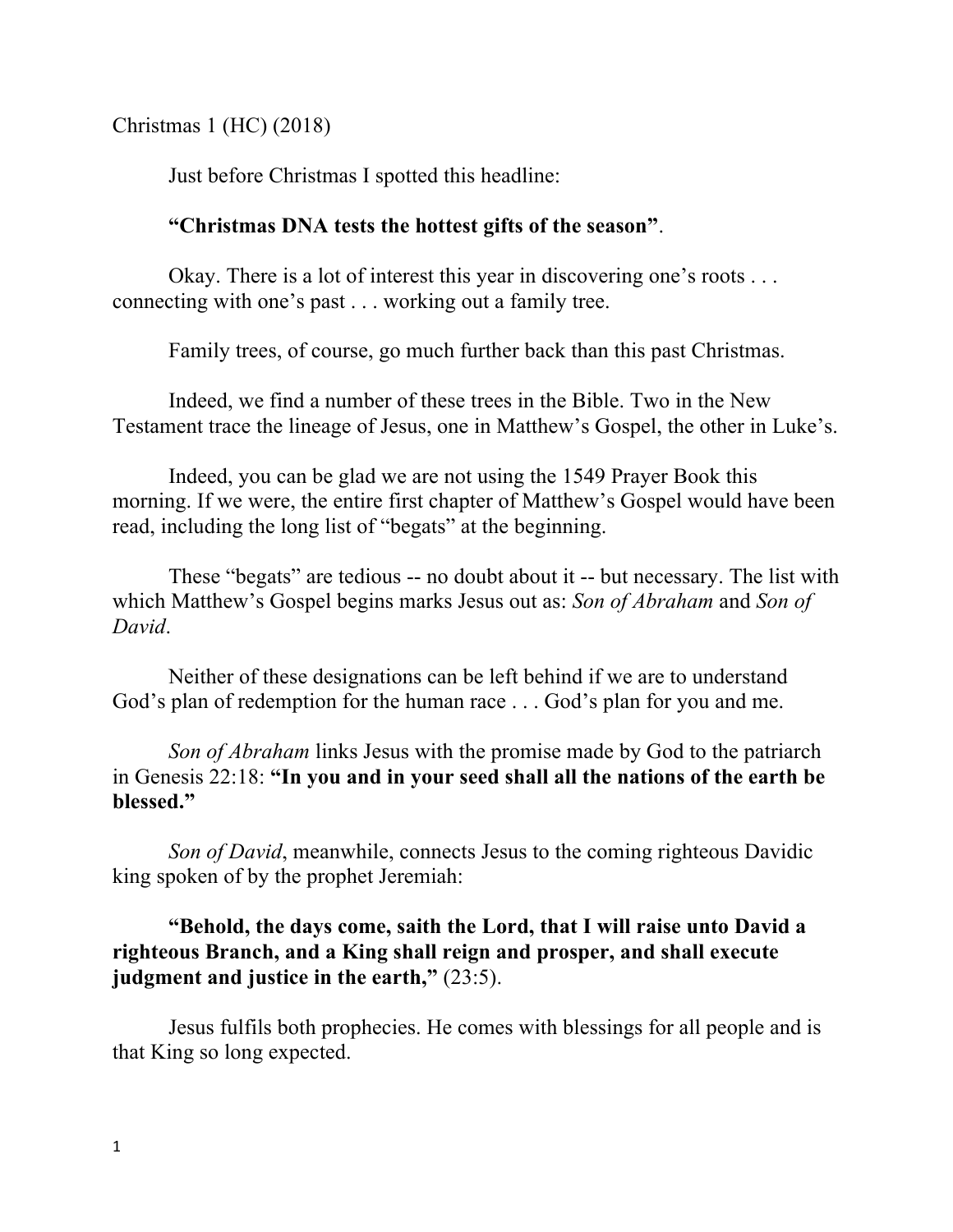And so, these lists of "begats" are important, but so is the remainder of chapter 1 of Matthew's Gospel, which you have heard read this morning.

Here in this latter half of the chapter, we find Jesus' genealogy further expanded. Not only is He marked out as *Son of Abraham* and *Son of David*, but also *Son of God*.

It's right there in the Angel's words to Joseph:

## **"Fear not to take unto thee Mary thy wife: for that which is conceived in her is of the Holy Ghost."**

Jesus was born without the benefit of a human father. He stands in Joseph's legal line – yes -- but His father is in fact God. Why is this important?

Why not just leave it with Jesus being the offspring of Abraham and the offspring of David?

Well, first, because this additional fact establishes Jesus' sin-less-ness, but there's another reason.

We human beings need something more than another Abraham or David. We need Immanuel -- "God with us."

Back earlier this year, I went to visit a member of this church who is in a care home in North Carolina. I had been there before, but had forgotten the exact road to take.

As I entered the little town, I noticed a road off to the right that looked correct, but I didn't have time to turn on the indicator and make the turn.

So, as soon as I could, I pulled off into an area where I could turn around.

But, no sooner than I had, I noticed a state patrol car sitting off to the side, no doubt waiting to pounce on some hapless speeder.

Since he was there, I got out of my car and walked over and asked him where such-and-such care home was.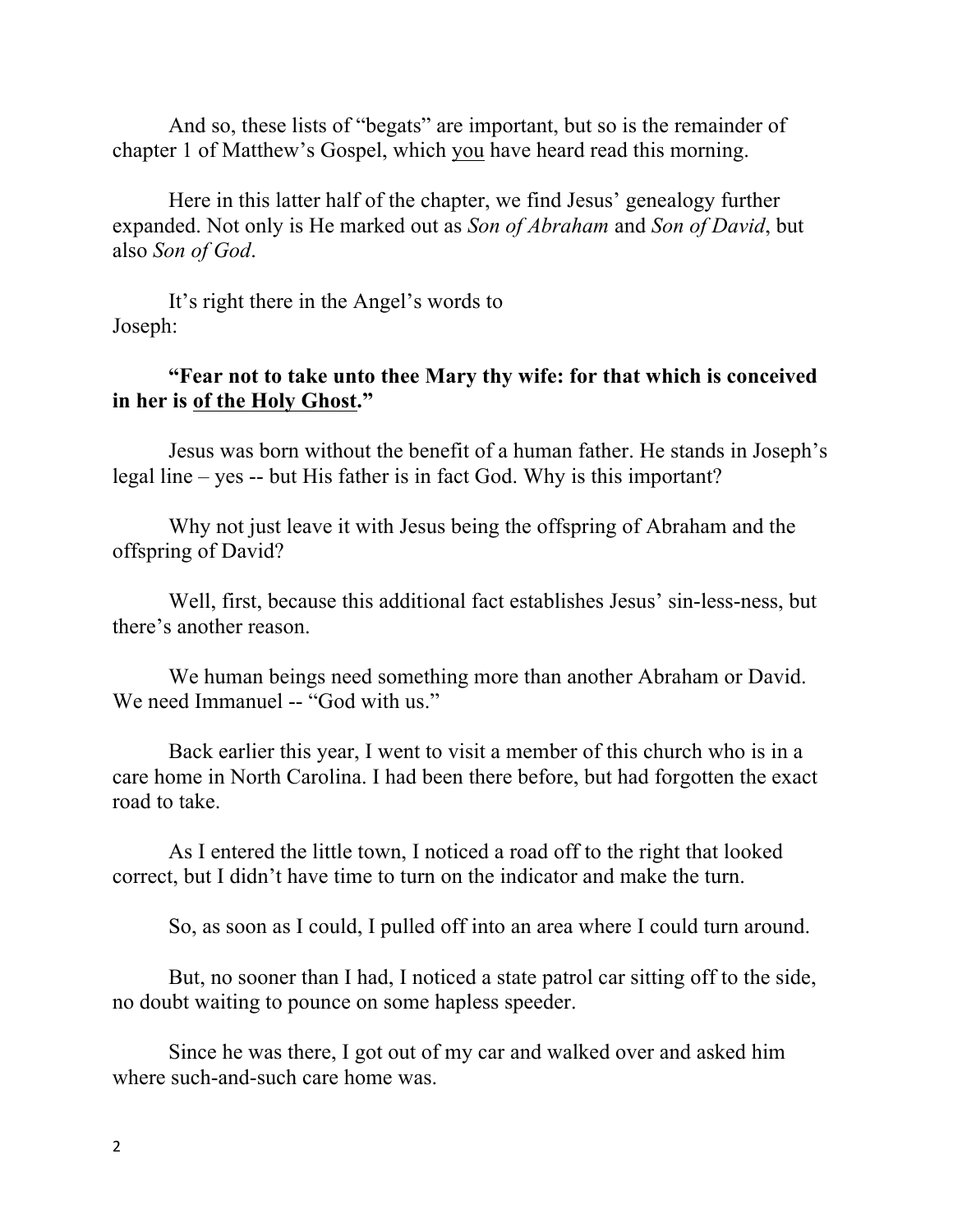At this point, he could have given me oral directions. He could have drawn a map. But, did neither. He led me to the facility. He went with me.

I think we can find a parallel here with what God did for us at Christmas. He did not just hand us some directions about how to live the good life or how to be saved from our waywardness. He joined us on our journey.

God with us. Emmanuel. This remains true today. The God who took real human flesh and came among us remains among us in the person of the Holy Spirit, which means:

There is never a place so dark; there is never a night so long that we are alone. God has joined us in our muddle. He is with us.

Somewhere I read that John Wesley died with with these words on his lips: **"The best of all is God with us."**

Never let go of this thought: You never have to walk alone.

But, we human being require still more. Not only do we required an *Immanuel,* we require a *Saviour*.

The Bible teaches and human experience confirms that we have a problem. That problem is that we have a bent for making wrong decisions, doing wrong things, putting self in the centre. The Bible calls this 'sin', missing the mark.

This problem, moreover, has consequences. It has resulted in alienation from God. It is as if a barrier wall has come up between us and our Creator.

The Old Testament prophet Isaiah puts it like this: **"But your iniquities have separated between you and your God, and your sins have hid his face from you."**

But, who or what can break this wall down? Who or what can bring about the much-needed reconciliation between ourselves and our Creator.

Today's Gospel tells us. God Himself has taken the initiative.

Speaking of the child to be born to Mary, the angel tells Joseph: **"He shall save his people from their sins".**